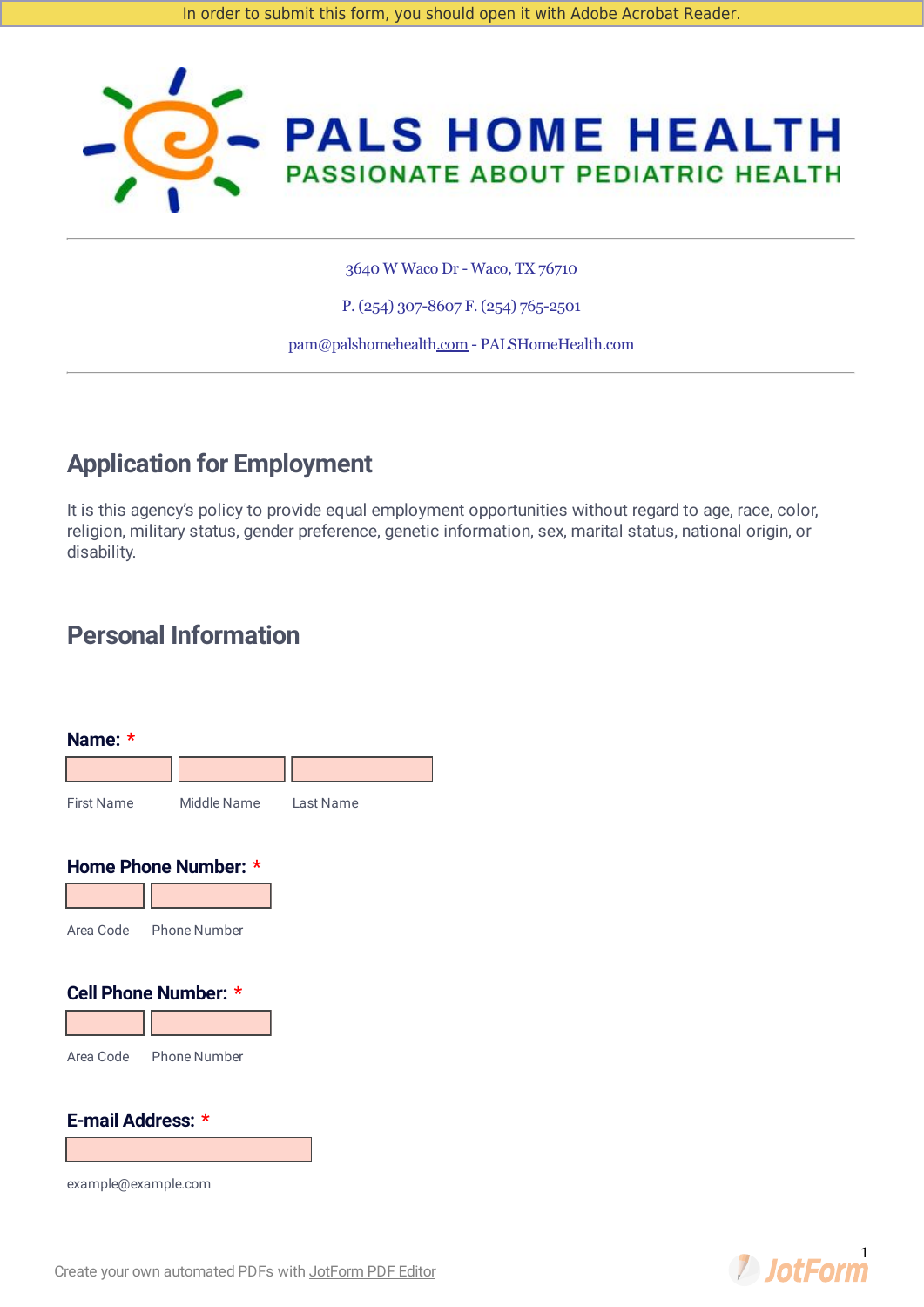#### **Address: \***

| <b>Street Address</b>        |                  |  |
|------------------------------|------------------|--|
|                              |                  |  |
| <b>Street Address Line 2</b> |                  |  |
|                              |                  |  |
| City                         | State / Province |  |
|                              |                  |  |
| Postal / Zip Code            | Country          |  |

## **Social Security Number \***

**Are You at Least 18 Years Old? \***

 $\Box$  Yes

 $\Box$  No

#### **Position Applying For: \***

## **Type a question \***

- $\Box$  Full Time
- $\Box$  Part Time
- $\Box$  Part Time Per Visit
- $\Box$  Pool

#### **Shift \***

 $\Box$  Day

 $\Box$  Night

- $\Box$  Evening
- Weekend

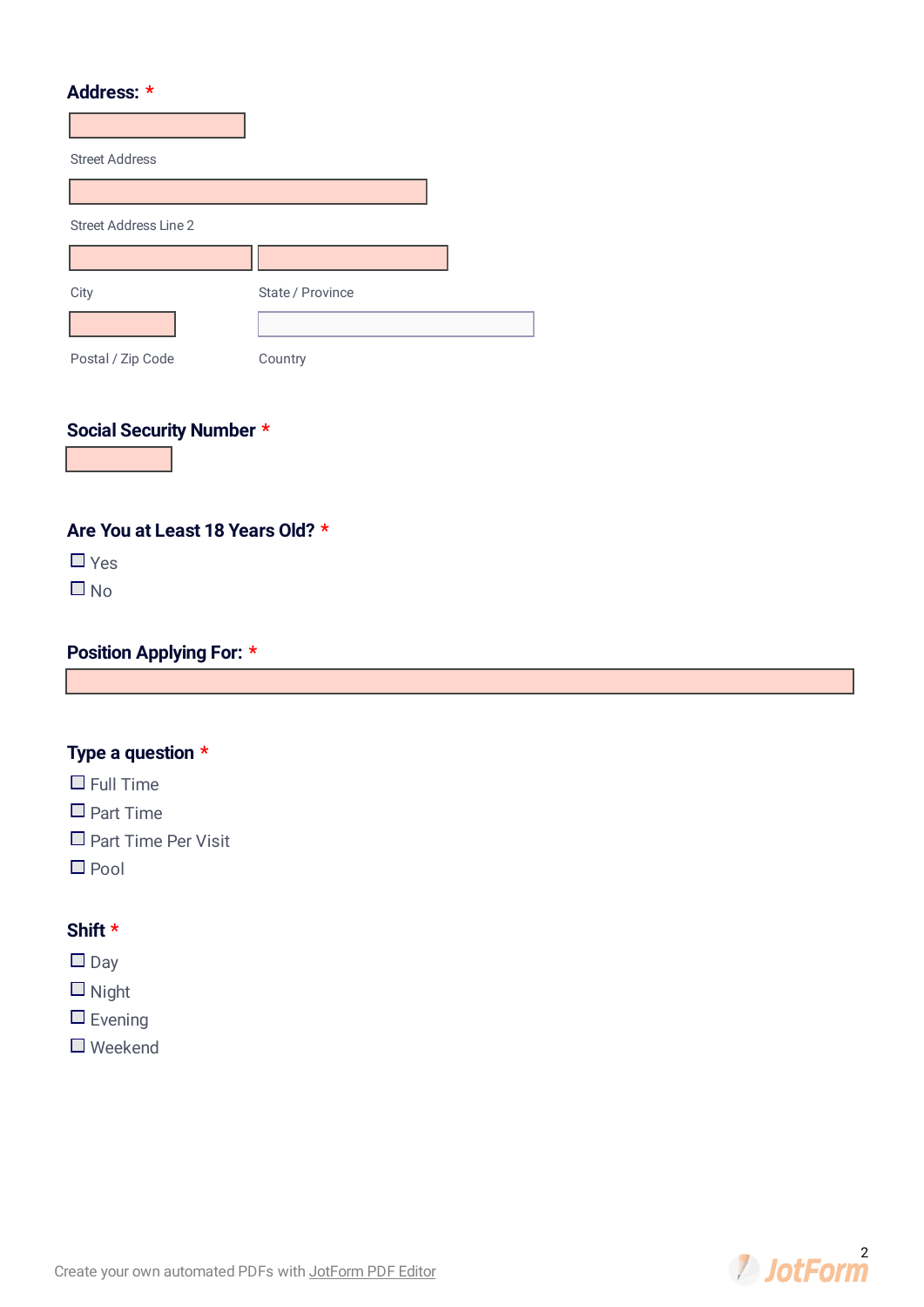| Salary Requirement: * |                  |      |  |
|-----------------------|------------------|------|--|
|                       |                  |      |  |
|                       |                  |      |  |
|                       | Date Available * |      |  |
|                       |                  |      |  |
| Month                 | Day              | Year |  |

#### **If you are not a US Citizen, have you the legal right to remain permanently in the US?**

 $\Box$  Yes

 $\Box$  No

Do you have adequate means of transportation to get to work on time each day and when called in **on short notice during normal working hours? \***

Yes

 $\Box$  No.

**Have you been convicted of a crime (excluding misdemeanors and trac offenses) and/or released** from confinement following a conviction for any criminal offense within the past 7 **years? \***

 $\Box$  Yes

 $\Box$  No

**If Yes, give date, place and nature of each such conviction.**

**Are you presently charged with any violation of the law other than trac violation? \***

 $\Box$  Yes

 $\Box$  No

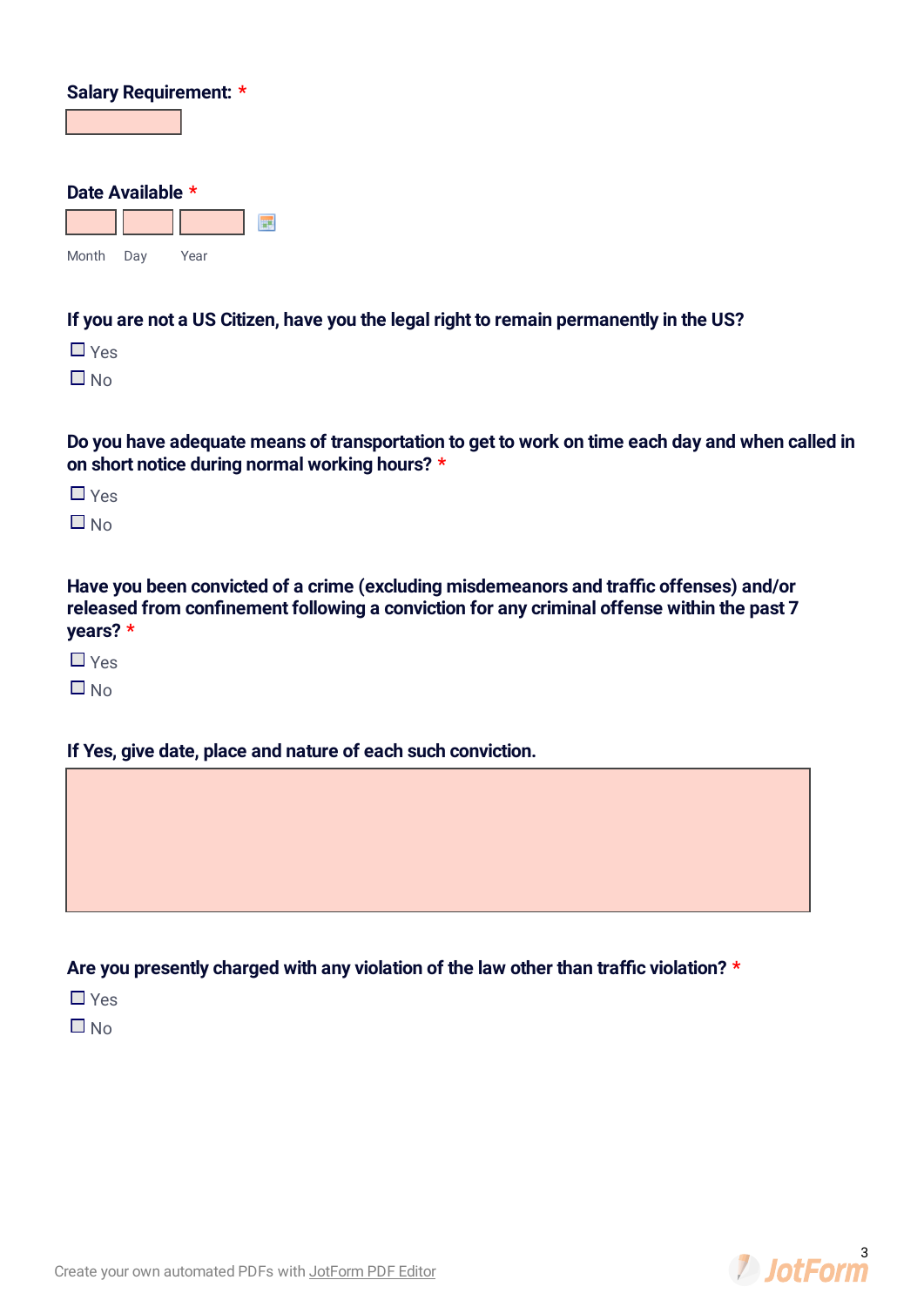# **Educational History**

**High School and Year Graduated**

#### **College Attended**

|  | <b>College - Years Attended</b> |
|--|---------------------------------|
|--|---------------------------------|

 $\boxed{\blacksquare}$ 

| <b>College - Date Graduated (approximate)</b> |  |      |
|-----------------------------------------------|--|------|
|                                               |  |      |
| Month Day                                     |  | Year |

## **College - Degree Earned**

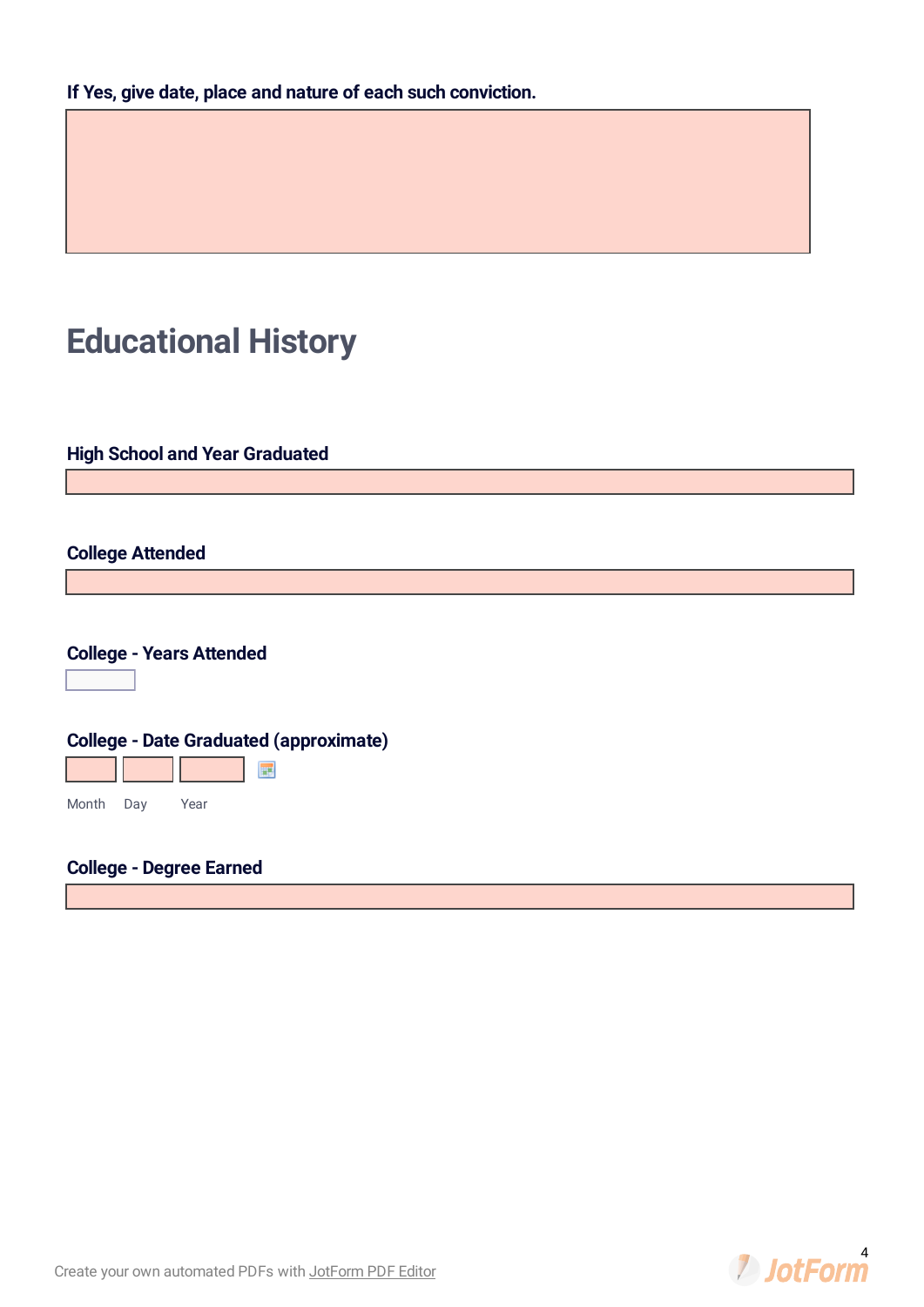# **Job Skills & Training**

**List professional licenses you possess. Indicate type of license, number and state \***

**List any memberships in professional organizations, honors or activities which you feel would enhance your application, excluding those that would indicate age, race, color, religion, military status, gender preference, genetic information, sex, marital status, national origin, or disability.**

**List languages spoken other than English:**

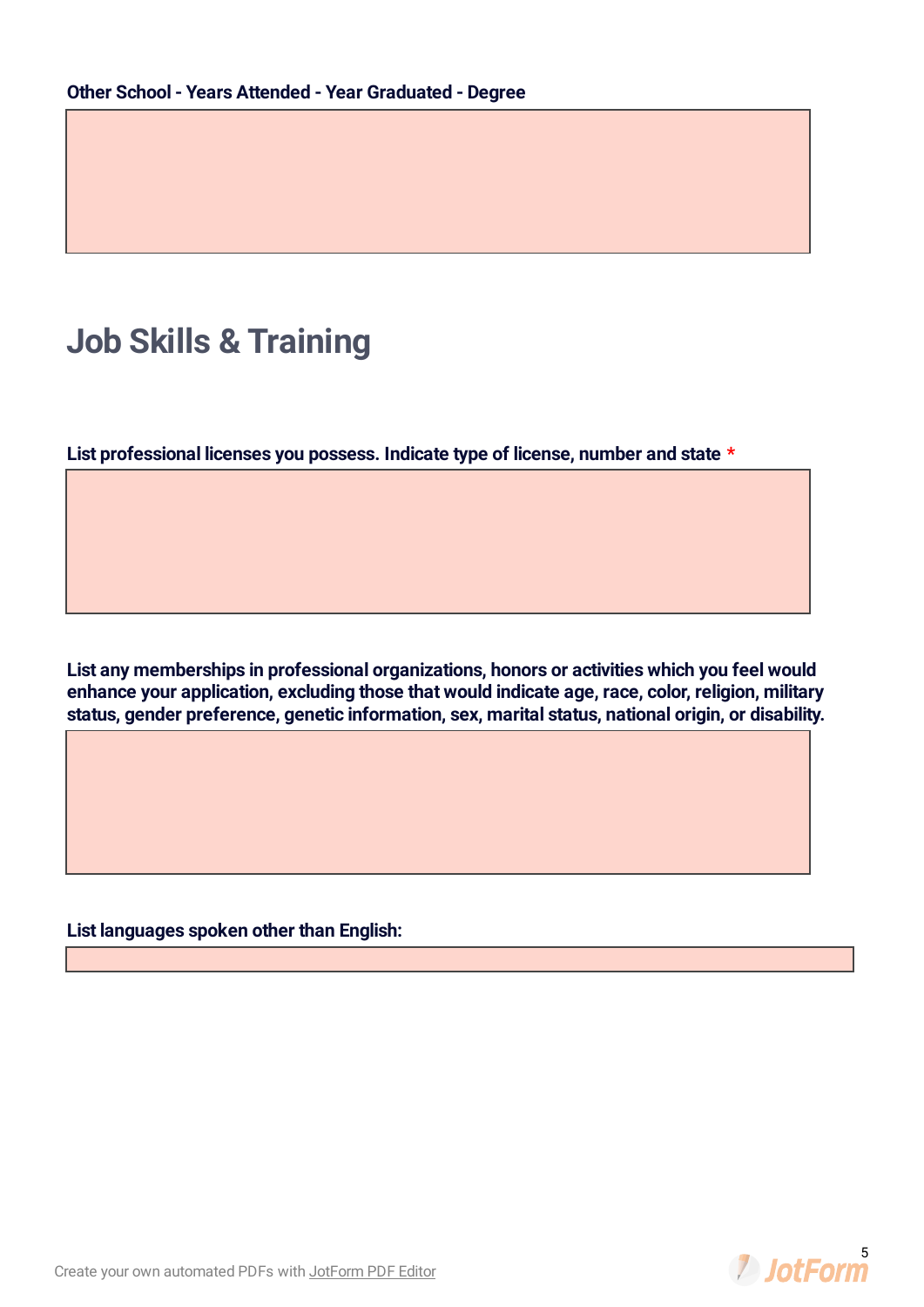**List other skills applicable to the position for which you are applying, including computer experience, typing speed, etc:**

# **Work History**

Please email other work experience pertinent to the position for which you are applying if the space below is insufficient. Resumes can be submitted below.

#### **Company 1 Name \***

| Company 1 Address *       |                  |                  |  |
|---------------------------|------------------|------------------|--|
| <b>Street Address</b>     |                  |                  |  |
|                           |                  |                  |  |
| Street Address Line 2     |                  |                  |  |
|                           |                  |                  |  |
| City                      | State / Province | $\left  \right $ |  |
| Postal / Zip Code         | Country          |                  |  |
| Company 1 Phone *         |                  |                  |  |
| Area Code<br>Phone Number |                  |                  |  |

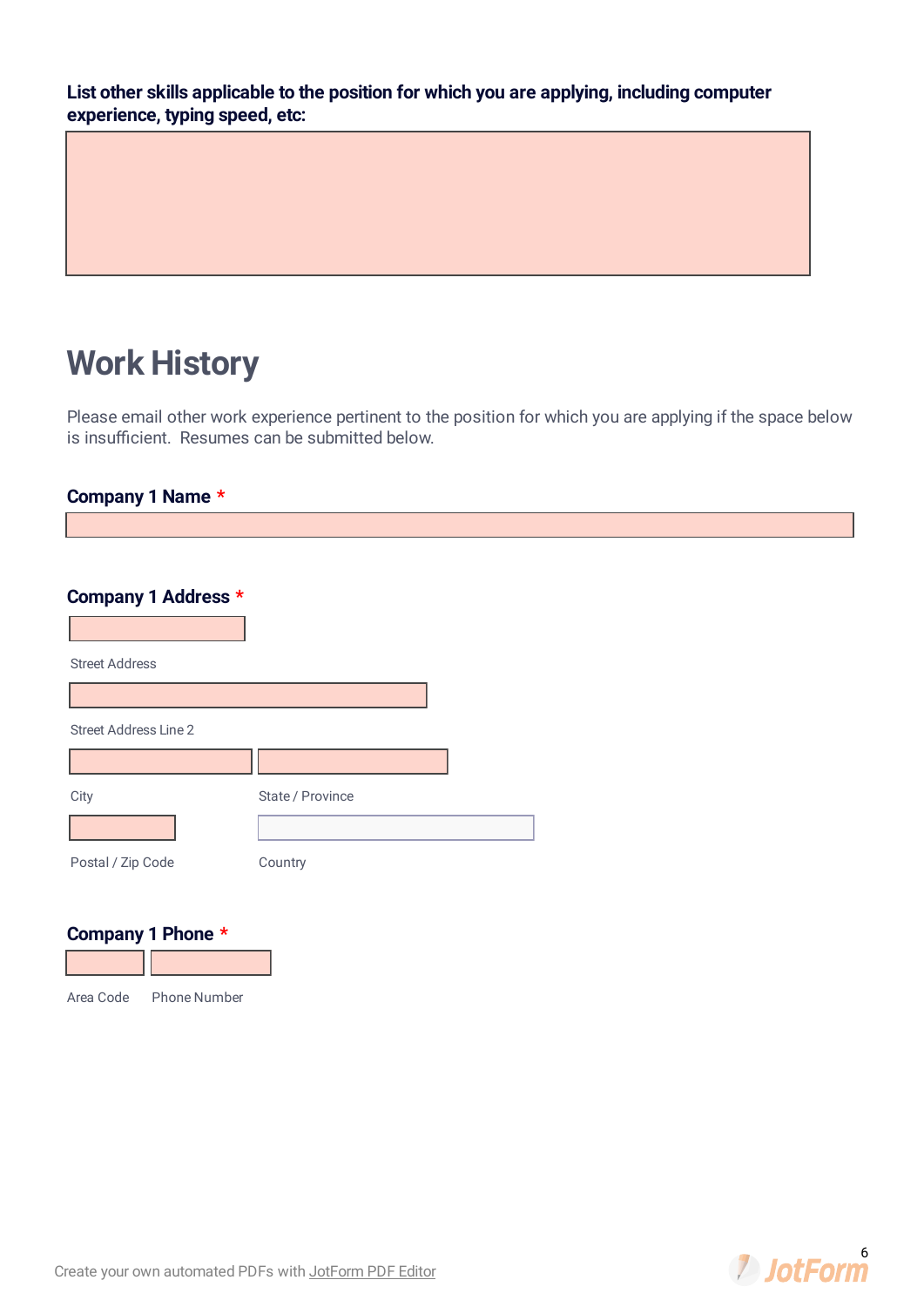| <b>Company 1 Superviser *</b> |           |
|-------------------------------|-----------|
|                               |           |
| <b>First Name</b>             | Last Name |

### **Company 1 Dates Worked \***

#### **Company 1 Type of Employment \***

 $\Box$  Full Time

 $\Box$  Part Time

 $\Box$  Per Visit

**Company 1 Salary \***

#### **Company 1 Reason for Leaving \***

**Company 1 Okay to Contact Supervisor? \***

 $\Box$  Yes

 $\Box$  No

#### **Company 1 Describe your job title, responsibilities and accomplishments \***

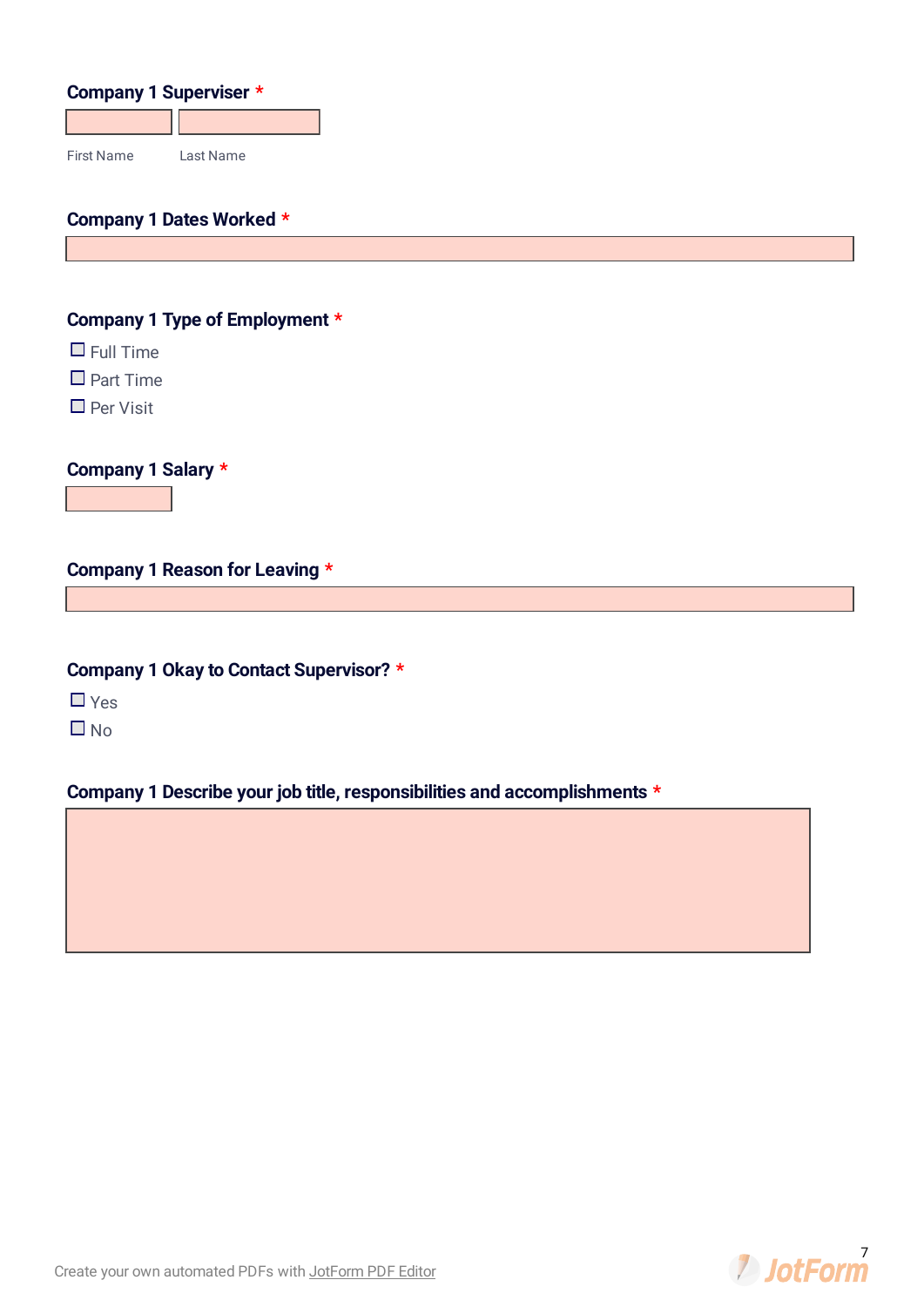#### **Company 2 Name**

#### **Company 2 Address**

| <b>Street Address</b>        |                  |  |
|------------------------------|------------------|--|
|                              |                  |  |
| <b>Street Address Line 2</b> |                  |  |
|                              |                  |  |
| City                         | State / Province |  |
|                              |                  |  |
| Postal / Zip Code            | Country          |  |

#### **Company 2 Phone**

**Contract Contract** 

| Area Code | Phone Number |
|-----------|--------------|

### **Company 2 Superviser**

| <b>First Name</b> | Last Name |
|-------------------|-----------|

#### **Company 2 Dates Worked**

## **Company 2 Type of Employment**

- $\Box$  Full Time
- $\square$  Part Time
- $\Box$  Per Visit

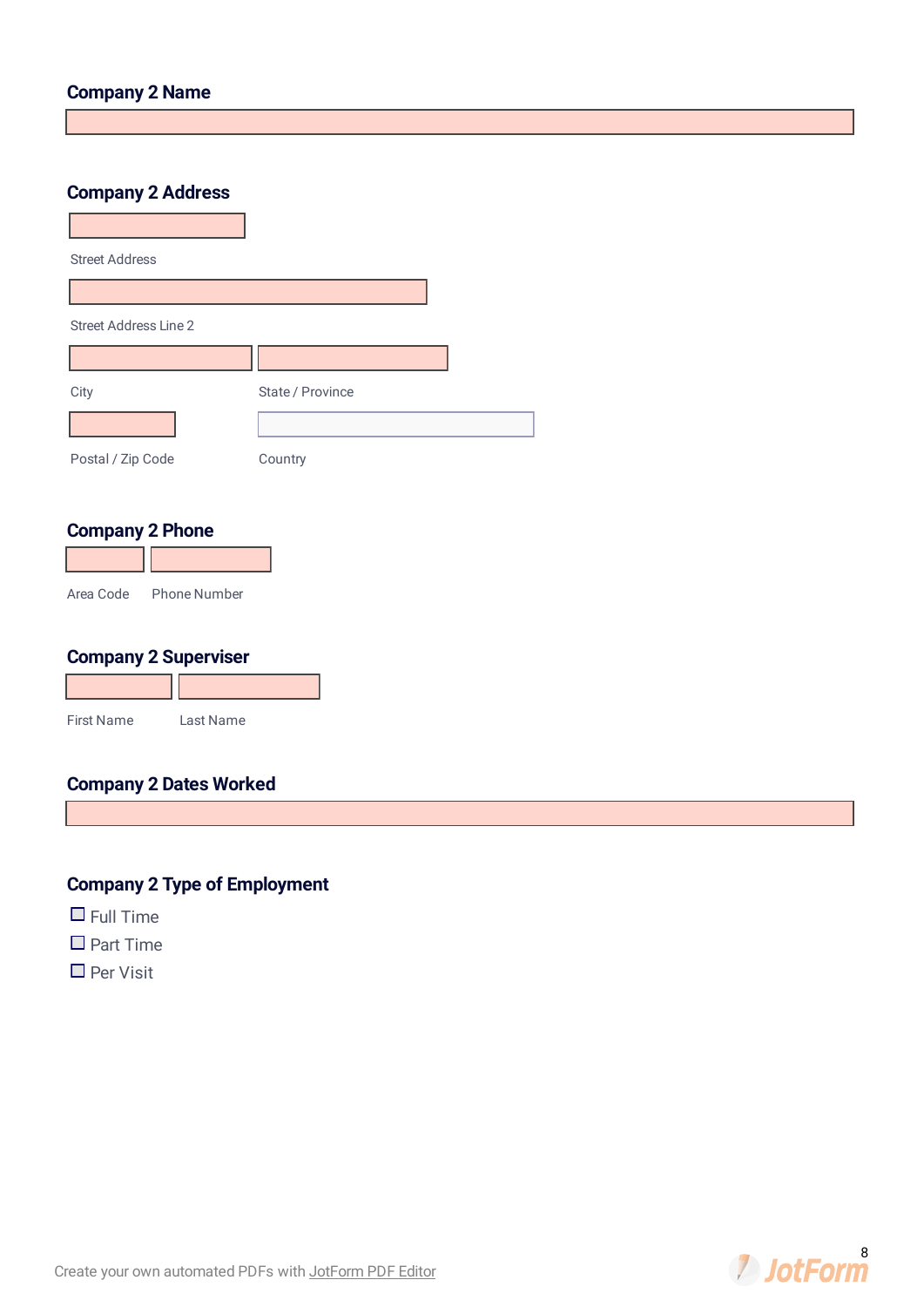#### **Company 2 Salary**

#### **Company 2 Reason for Leaving**

#### **Company 2 Okay to Contact Supervisor?**

 $\Box$  Yes

 $\Box$  No

**Company 2 Describe your job title, responsibilities and accomplishments**

# **Emergency Contacts**

**In case of an emergency notify \***

#### **Emergency contact phone number \***



Area Code Phone Number

#### **Emergency contact relationship: \***



**2** JotForm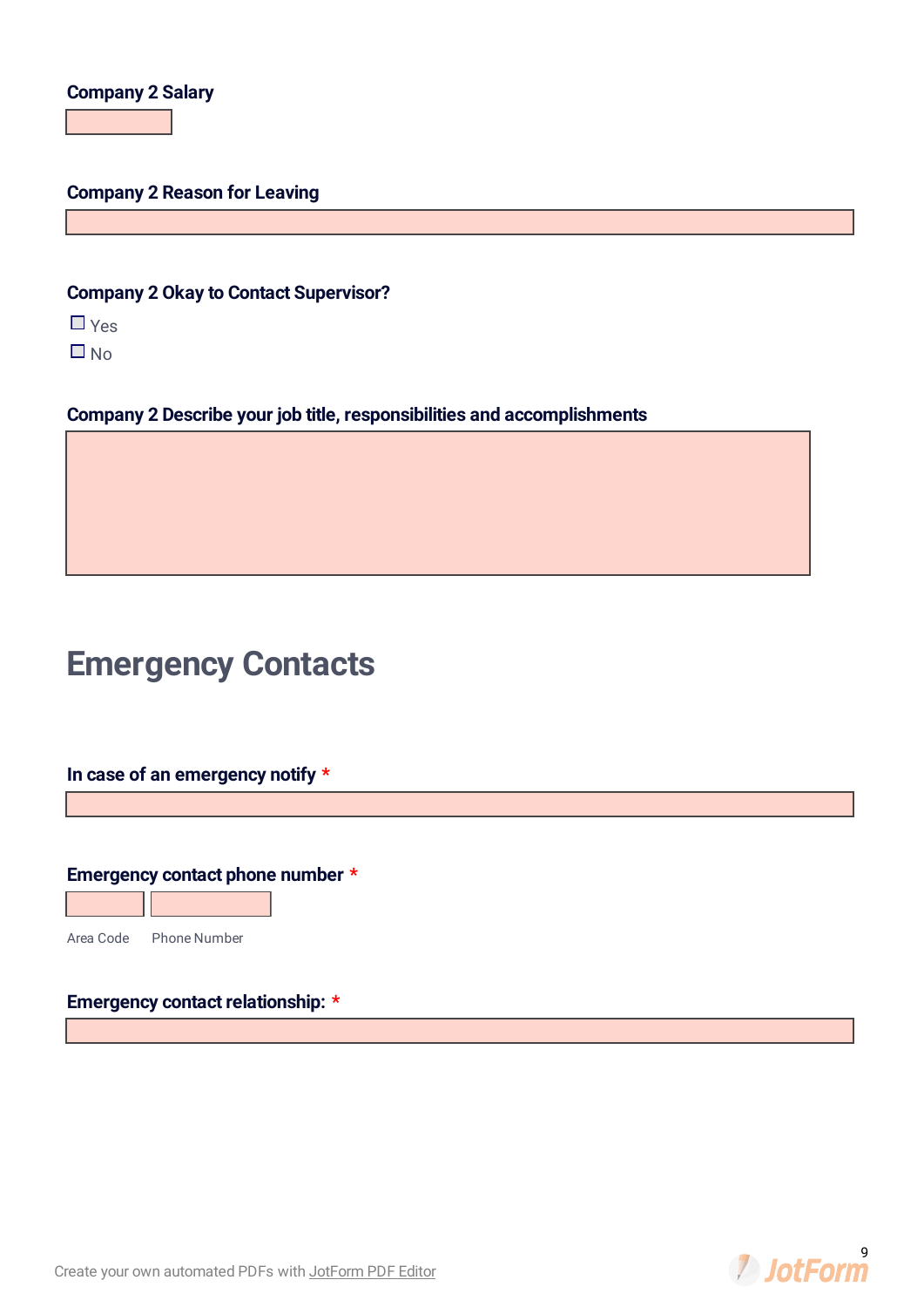#### **Out of state emergency contact (if possible)**

#### **Out of state emergency contact phone number**

Area Code Phone Number

#### **Out of state emergency contact relationship**

# **References**

Please list two (2) references that are familiar with your work life.

### **Reference 1**

| Reference 1 Name: * |                            |
|---------------------|----------------------------|
| First Name          | Last Name                  |
|                     | Reference 1 Phone Number * |

Area Code Phone Number

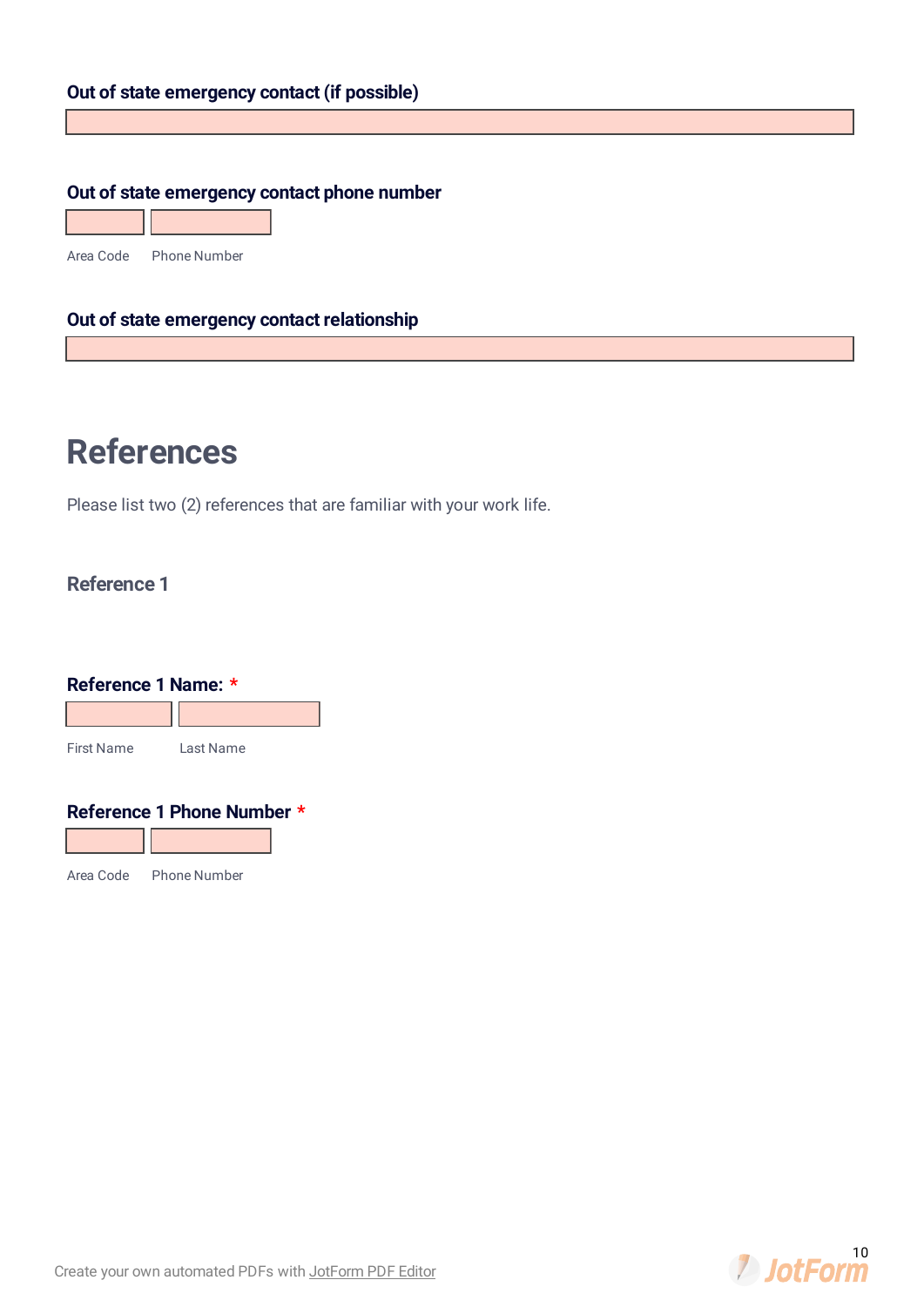#### **Reference 1 Address \***

| <b>Street Address</b>        |                  |  |
|------------------------------|------------------|--|
|                              |                  |  |
| <b>Street Address Line 2</b> |                  |  |
|                              |                  |  |
| City                         | State / Province |  |
|                              |                  |  |
| Postal / Zip Code            | Country          |  |

### **Reference 2**

## **Reference 2 Name: \***

| <b>First Name</b> | Last Name |
|-------------------|-----------|

#### **Reference 2 Phone Number \***